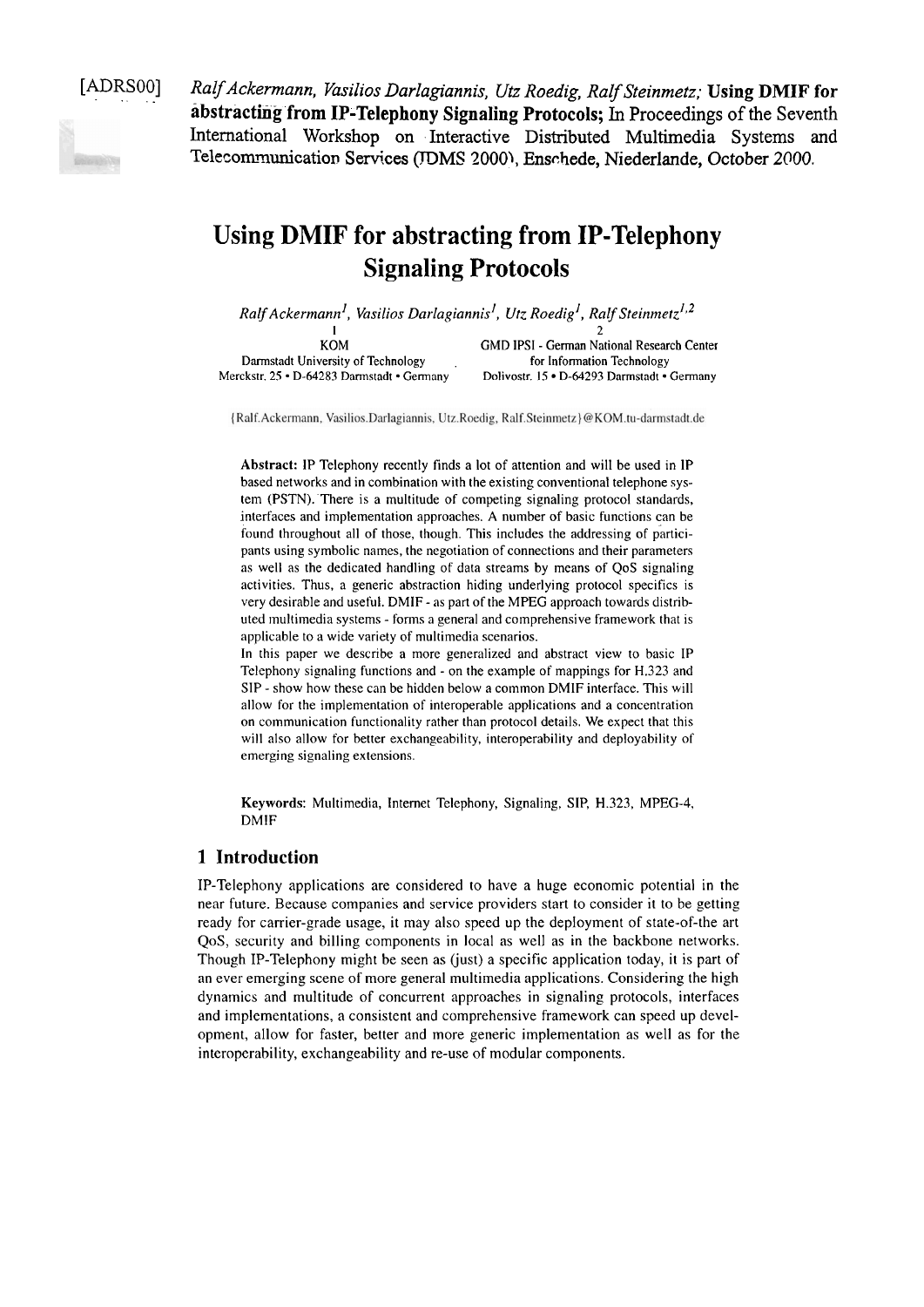# **2 IP-Telephony Signaling Protocols and APIs**

IP-Telephony signaling protocols are used to establish a conversation comparable to a classic telephone call using an IP infrastructure. Typical applications and scenarios are recently based on different protocol suites. Mainly, there are two major approaches the H.323 [5][6] protocol farnily and the Session Initiation Protocol SIP [3] with a changing distribution and relevance. Though today, a high percentage of applications and scenarios is still H.323 based (and we will therefore initially focus on it), it is supposed that in the near future the use of the SIP protocol may increasc [2][12]. Both protocol types will even be usable together with appropriate gateways [13]. Additionally, the close interaction with the existing PSTN on the basis of interacting media gateways plays a very important role. For that domain, protocols like MGCP [1] / H.248 [4] that describe the interaction towards the PSTN SS#7 [11] and may use both H.323 and SIP for signaling within the IP telephony world are under recent development and standardisation.

Figure 1 describes a scenario in which different components are used together. It is considered to be representative for common operational areas and may slightly be adapted to individual other configurations.



**Fig. 1. Deployment of IP-Telephony services** 

Basically there is an agreement about the important role of **central-cornponent-rnedi**ated cornrnunication (e.g using a H.323 Gatekeeper or SIP ProxyRedirect-Server) for a not just ad-hoc usage of IP Telephony applications. The use of such a central cornponent allows for symbolic addressing of initially unknown participants in different administrative zones, adrnission control and a coordinated interaction with infrastructure cornponents such as media gateways or firewalls. Adequate signaling protocols should thus Cover those tasks and integrate both the communication between end systems as well as the interaction with those central components.

#### **2.1 Signaling based on the H.323 Protocol Family**

The H.323 protocol suite compromises a variety of communication relationships, which are handled via dynamically negotiated channels for a number of H.323 protocol cornponents such as RAS, Q.93 1, H.245. These use Protocol Data Units that are encoded as described in ASN.1 specifications. Though the H.323 protocol sujte has proven to provide the intended comrnunication services especially for usage in LANs,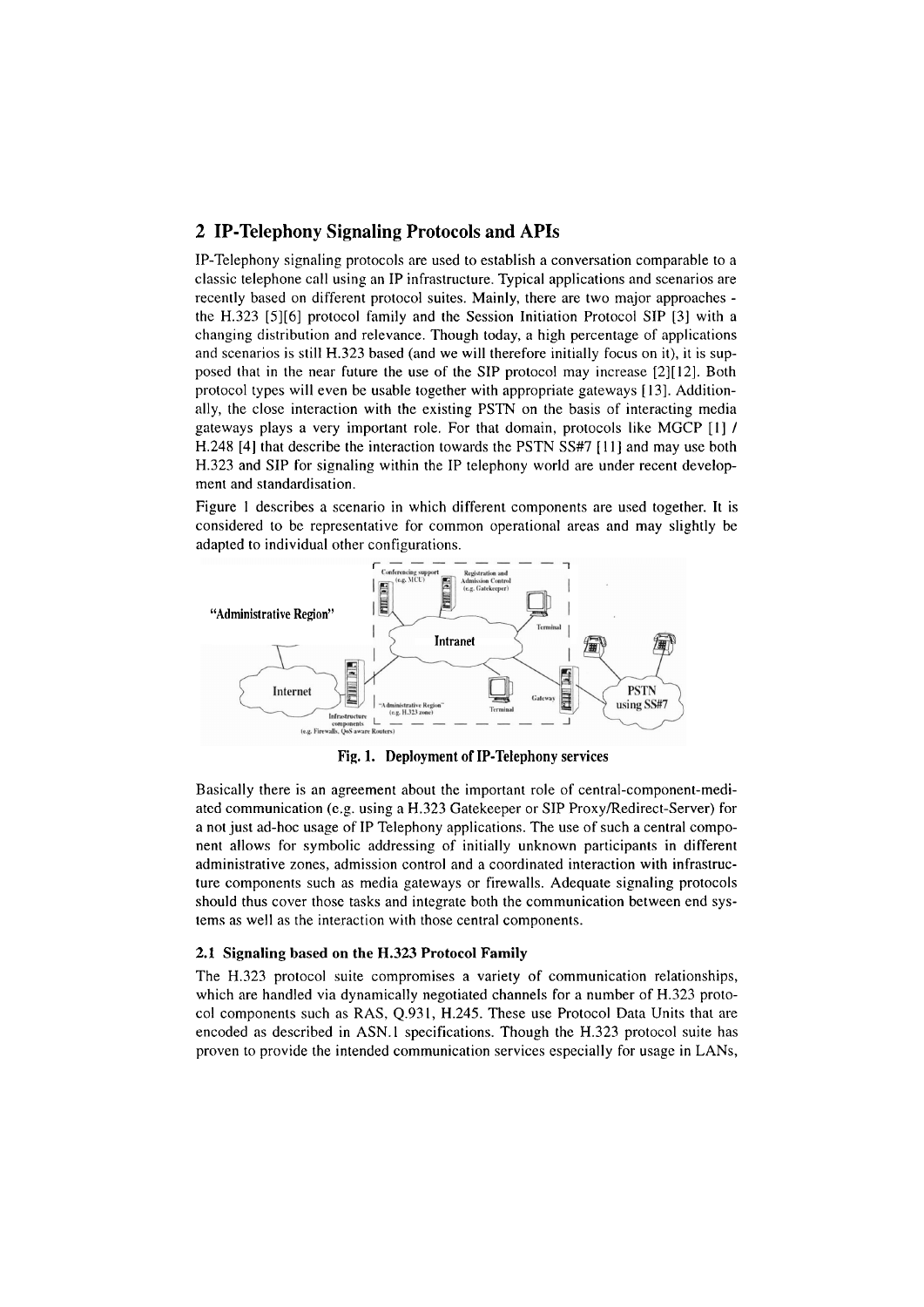it is considered to be complex, not easy to extend and having a considerable signaling overhead (measured by round trips at communication setup) that can not be neglected in a global environment.

#### **2.2 Signaling based on the Session Initiation Protocol SIP**

The Session Initiation Protocol SIP has initially been used as a protocol for Multicast applications and provides generic control functionality. Its basic operations which are directly related to call setup are Registration of participants and Redirection or Proxying of Control Data Traffic. This allows to access telephony services through single points of contact, may hide infrastructure aspects and is also applicable for building hierarchies.

Additionally to its primary function, SIP allows to control call proceeding and additional services in a very generic, efficient and extensible manner, e.g. by means of Call Processing scripts. SIP protocol functionality can be provided either by centralized components but also at "smart" end System nodes. Over the last period of intensive work, SIP has emerged towards the core protocol of a comprehensive framework, addressing additional features such as QoS support, firewall interaction and call routing as well.

## **2.3 Application Interfaces** - **TAPI and JTAPI**

The Microsoft Telephony API (TAPI) [I01 has been developed in a joined effort by Microsoft and Intel and is provided as part of Win9x and WinNT. Its target is it to isolate features of the underlying hardware from the applications by means of a standard API as well as to specify a Telephony Service Provider Interface that the underlying services have to meet. It supports basic CTI applications like automated dialing but starting wilh the TAPI version 3.0 under Win2000 involves sophisticated features such as IP-Multicast-Conferencing, a H.323 stack and Interactive Voice Response functionality as well. Inherently it is limited to the Windows plattform though and does not up to now Cover SIP, though protocol descriptions state that it provides powerful means to incorporate new protocols or protocol extensions as so called Third Party Service Providers.

The Java Telephony Application Programining Interface (JTAPI) [I41 is an object-oriented interface that allows the development of portable telephony applications in Java. It uses a modular approach that places additional functionality, so-called extensions, on top of a common JTAPI core. The API itself just describes interfaces which have to be implemented for the underlying hardware or protocol infrastructure. As a current drawback it must be stated that there is still only a small though rising number of JTAPI peer class implementations.

Both APIs have current limitations and are inherently targeted at telephony services. We do not consider JTAPI or TAPI as comprehensive alternatives or competitors to our approach - they can even be combined with it or provide services.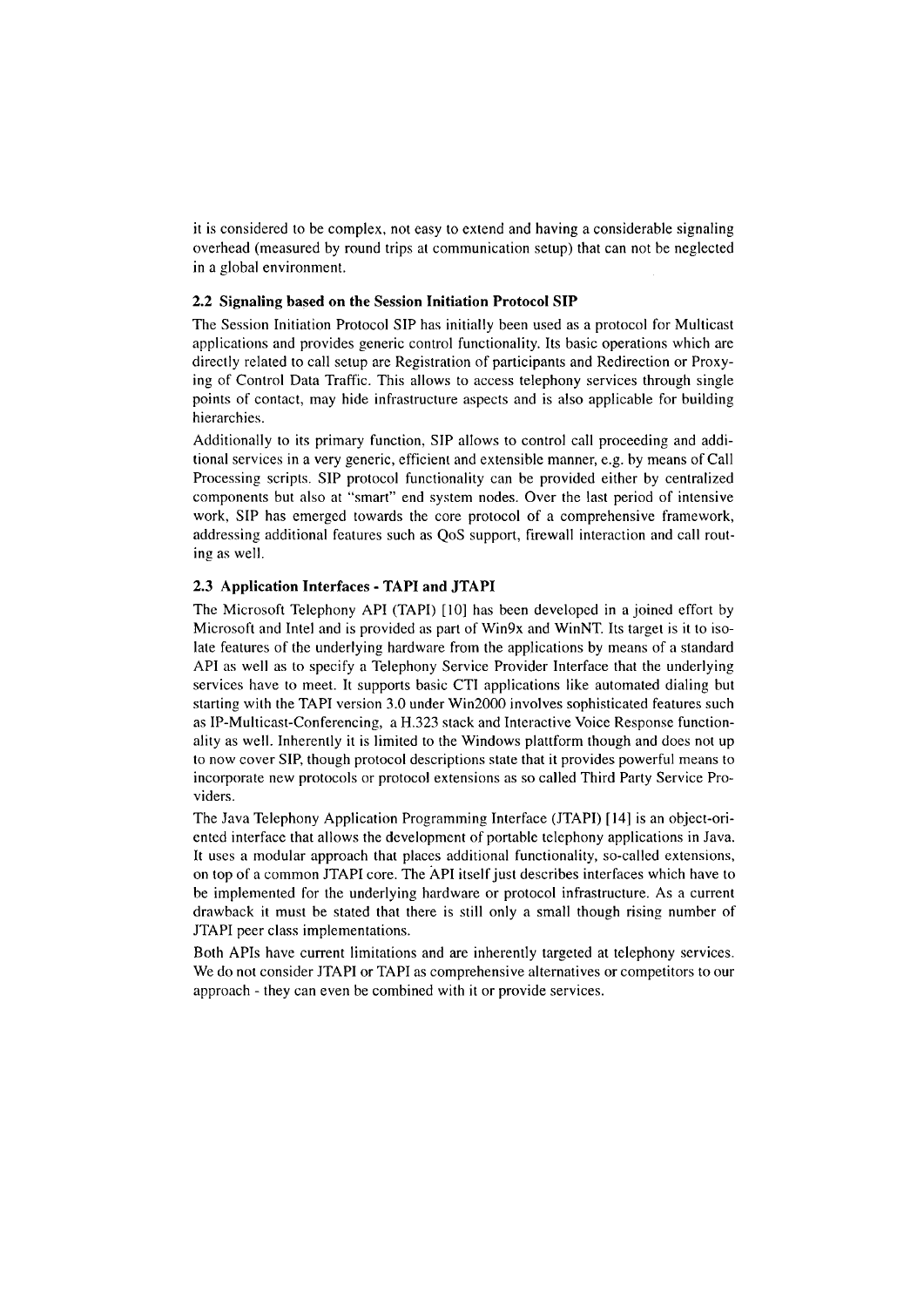# **3 The abstraction Framework**

## **3.1 MPEG and DMIF**

MPEG-4  $[9]$  is a new multimedia standard that is much more powerful and comprehensive than the previous MPEG standards. To begin with it provides an object-based description of content, which can be both naturally captured and Computer generated. Though the term MPEG-4 is often associated with the specification of a set of video codecs working with individual visual objects, the standard is much more comprehensive.

Arnong others, MPEG-4 defines the Delivery Multimedia Integration Framework (DMIF) [7][8]. DMIF is a frarnework that abstracts and thereby encapsulates the delivery mechanisms from the applications. As an example, multimedia applications may require access to data from either a local hard disk, a dedicated network node or even a multi- or broadcast data source. DMIF provides a unique API to the applications, through which they can request content or services. They don't have to "worry" where those data are physically located or services are provided nor to cope with the details of the underlying transmission scheme or signaling protocol.

The frameworks API, called DMIF Application Interface (DAI), works with Universal Resource Locators (URLs), which specify the appropriate delivery mechanism. URLs can also specify the required network protocol, which provides a protocol abstraction for the applications. Additional parameters of a connection such as e.g. Quality of Service (QoS) requirements can be passed as arguments through this generic interface as well. DA1 is language and platform independent. A basic description of its primitives is given in Table I.

| Primitive         | Description                                                                                                    |
|-------------------|----------------------------------------------------------------------------------------------------------------|
| DAI ServiceAttach | Allows the initialisation of a service session with a<br>remote peer, specified with a URL.                    |
| DAI ServiceDetach | Allows the termination of a service session.                                                                   |
| DAI AddChannel    | Allows the establishment of end-to-end transport chan-<br>nels in the context of a particular service session. |
| DAI RemoveChannel | Allows the replacement of existing transport channels.                                                         |
| DAI UserCommand   | Allows the application-to-application exchange of mes-<br>sages.                                               |
| DAI SendData      | Allows the transmission of media in the established<br>channels.                                               |

## Tab. **1.** DMIF primitives and functionality

Additionally, DMIF defines an informative DMIF-Network Interface (DNI) for the network related scenarios. DNI allows for the convenient developrnent of cornponents that can easily adapt their signaling mapping to different protocols.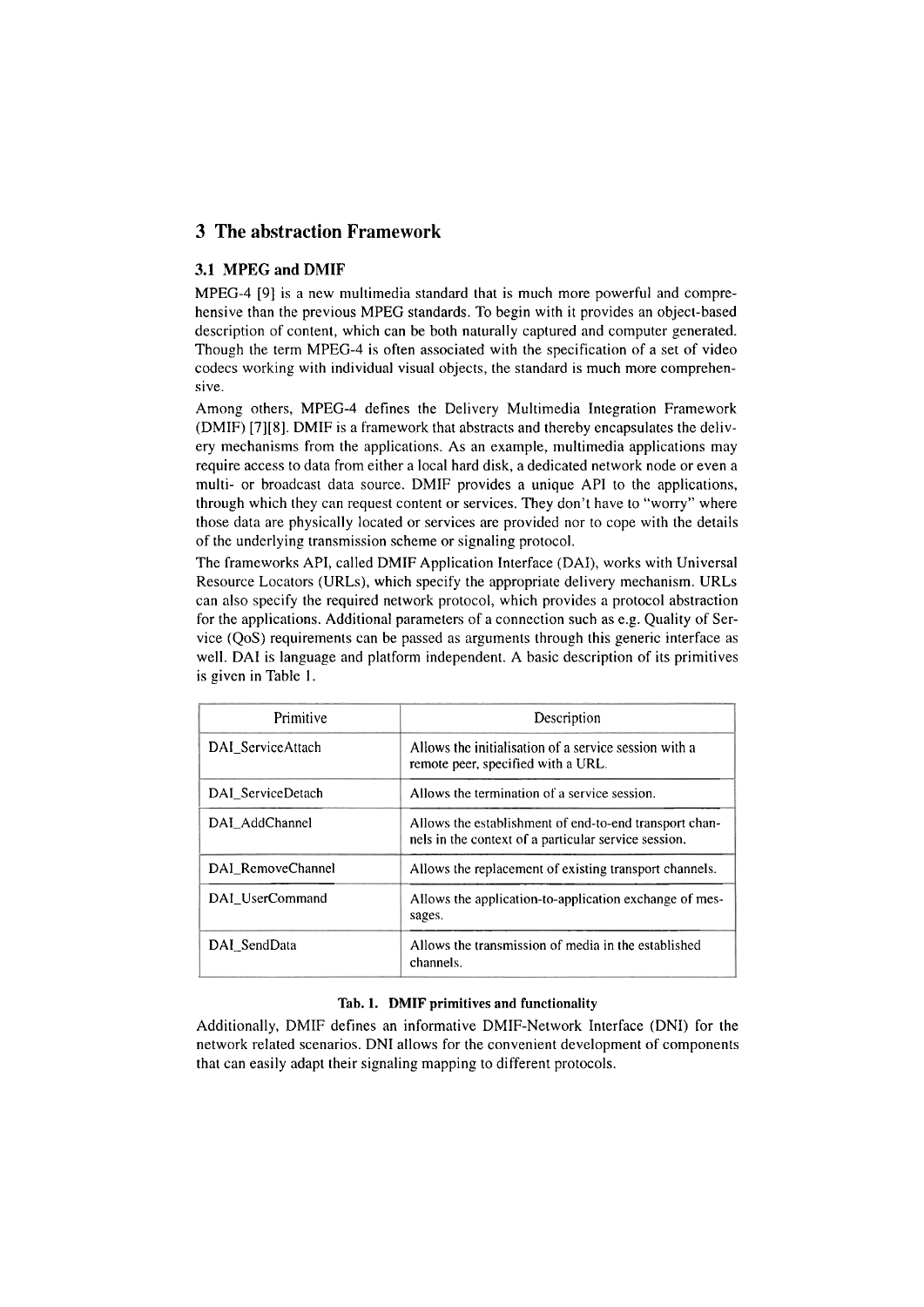#### **3.2 Framework Architecture**

Before we define the basic objects of our architecturc, it is important to identify main use cases, which are required by IP Telephony applications. Basically a user should be able register himself in the "IP-networked world", to enable its location and identification for other particpants. After that, it is possible to receive calls or to originate them to remote Users. So, in a necessarily limited scenario there are three main use cases, which are shown in Figure 2, using a UML use case diagram. As an example for an 3.2 Framework Architecture<br>Before we define the basic objects of our architecture, it is important to identi<br>use cases, which are required by IP Telephony applications. Basically a user sh<br>able register himself in the "IP



From the analysis of the use cases we derive the architecture of the proposed framework. It is shown in Figure **3,** using a UML class diagram.



In our framework the DA1 is implemented with two interfaces, DMIFSession and DMIFApplication. The first provides the set of methods that are offered to the applica-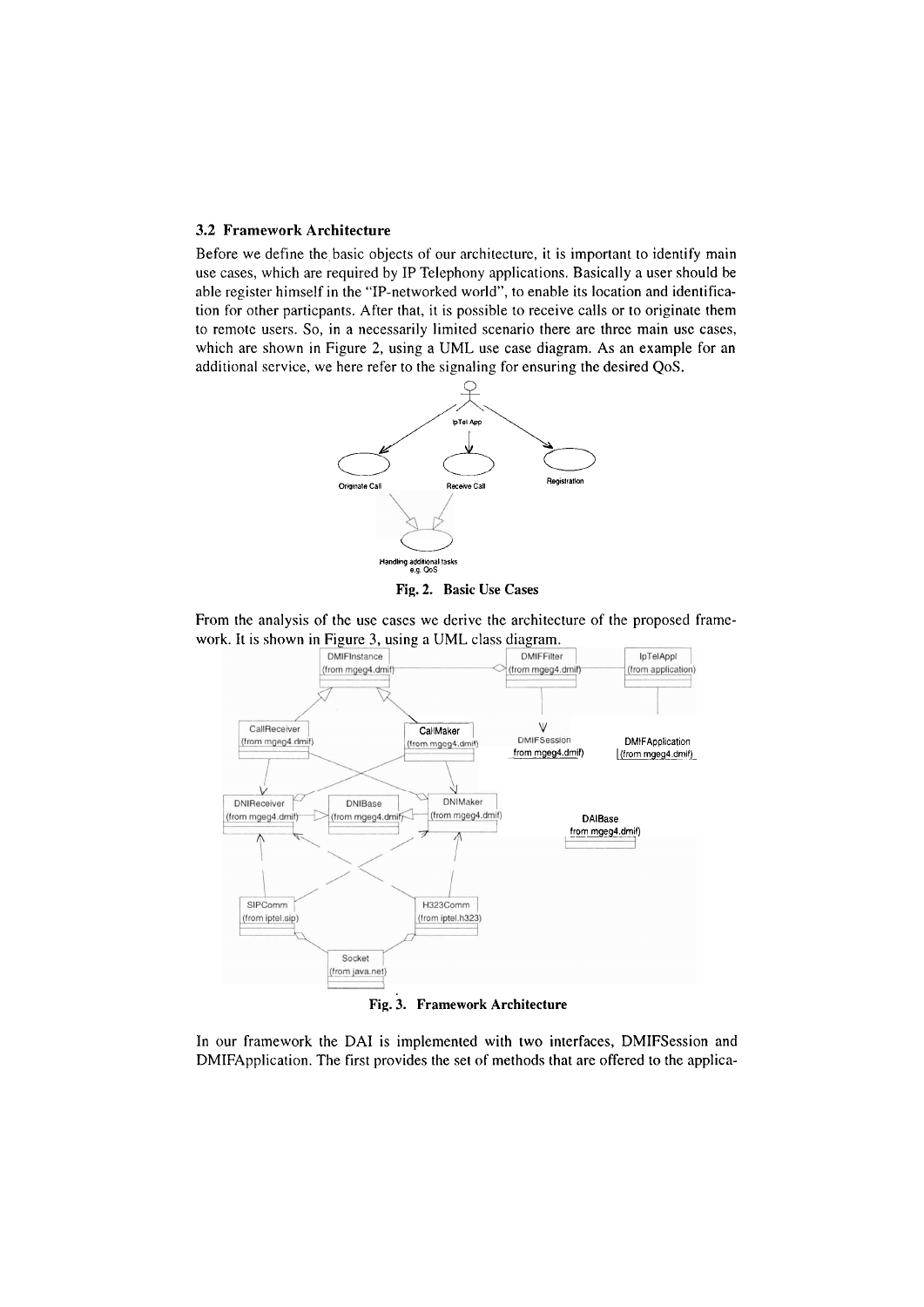tion from the DMIF layer, while the former is the Set of callback functions for the DMIF layer to inform the application about events and messages. The DMIF layer is provided to the applications through the DMIFFilter. Its responsibility is to parse application requests and to activate the appropriate DMIFInstances to handle them. In our proposal, the DMIFInstances are formed of two different objects: the CallReceiver and the CallMaker, The CallReceiver object initially allows the User to register. It is then responsible for the acccptance of incoming calls as well as for their handling. The CallMaker executes the requests for outgoing connections. Both CallReceiver and CallMaker behavior is independent of the used signaling protocol. They communicate with the appropriate signaling object using the DNI interface. Specific implementations of signaling protocols are the SIPComm object, which uses the SIP protocol and the H323Comm object, which uses the H.323 protocol Suite.

## **4 Framework Usage Scenarios and Protocol Mappings**

After having identified basic functions we now show how calls can either be received or originated using both H.323 or SIP as the underlying signaling protocol. The protocol details are hidden from the applications which use the Same interface and primitives in any of the cases. They - using the appropriate URL identifier - just have to specify which one of the available protocols should be used.

#### **4.1 Registering and receiving calls using H.323**

In this scenario, the IP Telephony Application (IpTelAppl) uses the H.323 protocol to register the participant and enables him to accept calls. The sequence of protocol steps is shown in Figure 4, using a UML sequence diagram. It should be noticed that the DA1 interface is used between the IP Telephony application and the DMIFFilter and the DNI between the CallMaker and the H323Comm object.

The IpTelAppl attaches to the local Gatekeeper, by using the DAI-ServiceAttachReq primitive, where it can pass the address of it, if it is known. The DMIFFilter, parses the passed URL and activates a CallReceiver object to handle the details of the operation. The CallReceiver may inquire at the local H323Comm object about the location of the Gatekeeper, if its address is not already specified, using the DNI-SessionSetup primitive. In this case the local H323Comm object broadcasts a rcquest to locate the Gatekeeper. After the Gatekeeper has been identified, the CallReceiver object requests from the H323Comm object to register itself at the local Gatekeeper. The local H323Comm object is completing the request, by exchanging one inore pair of messages with the Gatekeeper (RRQ and RCF). After the successful completion of the registration task, a handler to the CallReceiver is returned to the IpTelAppl for further usage.

Suppose that later, another H.323 terminal wants to call the IpTelAppl. It can obtain the address of the local H323Comm object from the Gatekeeper. Then, it can submit a Setup message to the local H323Comm object to request the establishment of a new Session. The IpTelAppl is informed about this request from the CallReceiver object. The IpTelAppl instance can then decide to accept the new call and the local H323Comm object requests admission from the local Gatekeeper (ARQ and ACF mes-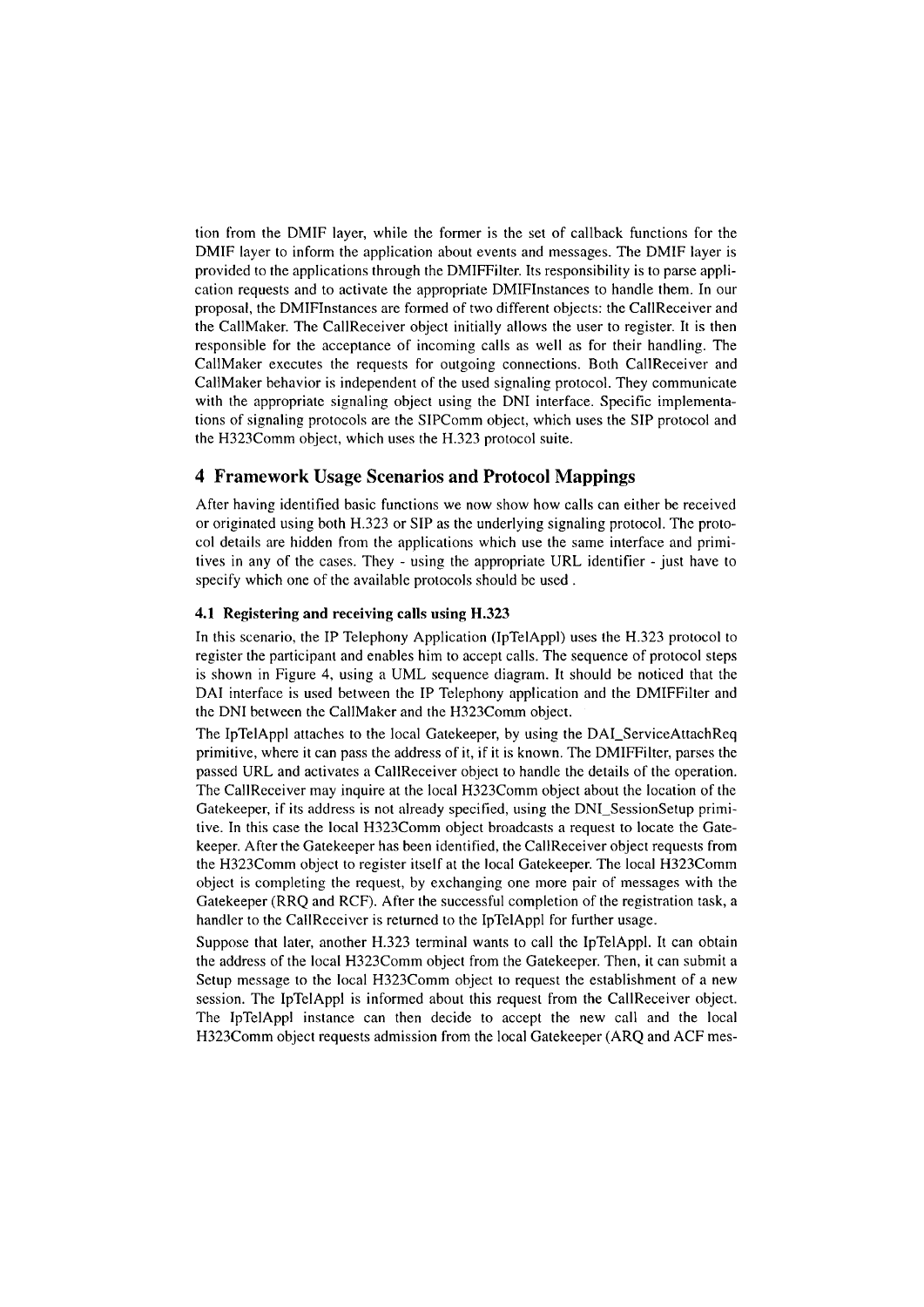

sages). After that it replies to the remote H.323 terminal that it accepts the connection (CONNECT message).

**Fig. 4. Registering and receiving calls** - **H.323 scenario** 

A number of H.245 messages follow in order to exchange the capabilities of the two terminals. Then, an Open Logical Channel (OLC) message is sent to request for a media channel. The CallReceiver indicates this to the IpTelAppl (DAI-AddChannel-Ind), which confirms it. Finally, the local H323Comm object sends an acknowledge to the remote H.323 terminal. The last procedure might be repeated for more media channels.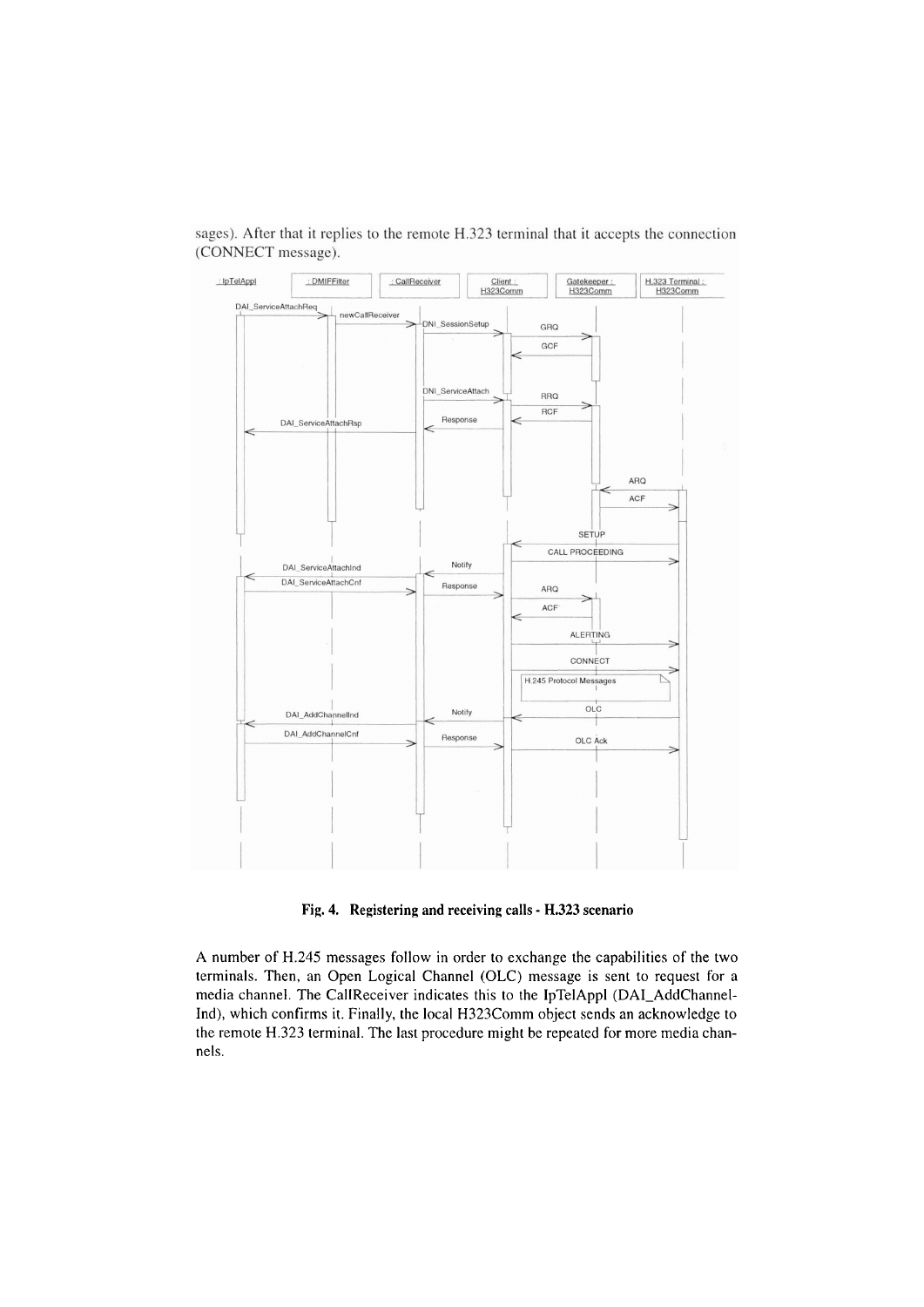#### 4.2 Registering and receiving calls using SIP

Figure 5 shows the registration of an IpTelAppl in order to receive calls for the SIP case.



**Fig. 5. Registering and receiving calls** - **SIP scenario** 

The IpTelAppl requests user registration with the DAI-ServiceAttach command. The DMIFFilter therefore creates a new DMIF Instance, the CallReceiver to handle the registration and possible future calls. A CallReceiver requests from the SIPComm object to establish a connection with the SIP location sever. The SIPComm object sends a REGISTER message to the Location Server to store its location information for future incoming calls. The handler returned to the IpTelAppl is used to proceed future interactions.

Later, when a new INVITE message is received from the SIPComm object (Client instance), the IpTelAppl will be informed. It then can either confirm the acceptance of the incoming call or reject the new invitation. In the case of acceptance, a SIP 200 OK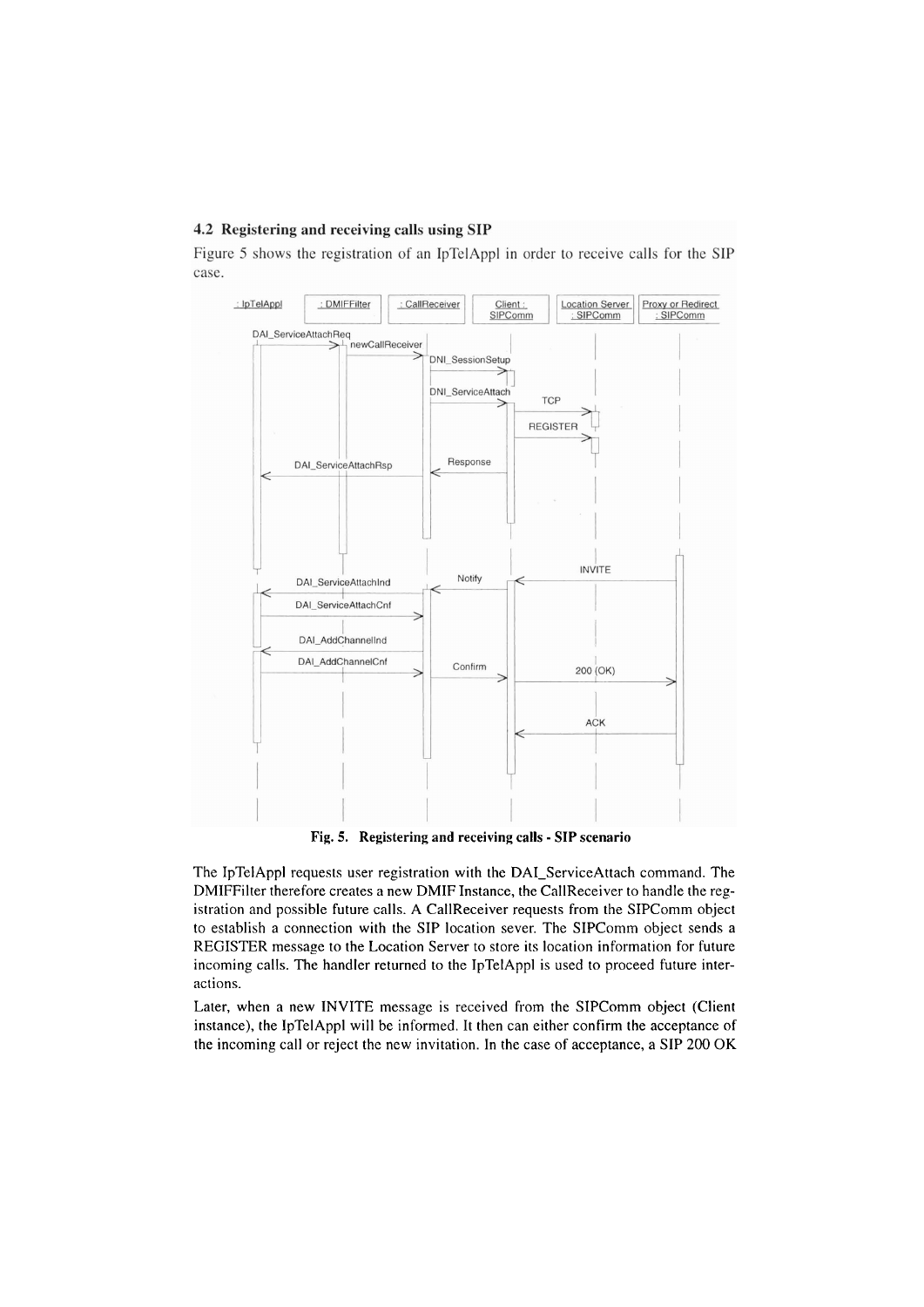response is replied to the caller, and the call is established after the final ACK is received.

## **4.3 Call Setup with H.323**

In this scenario, the IpTelAppl wants to setup a call to a remote H.323 terminal. It is shown in Figure 6, using a UML sequence diagram. Only the most important and relevant (to the DMIF layer) H.323 messages are shown.



**Fig. 6. Originating calls** - **H.323 scenario** 

The IpTelAppl calls the DAI-ServiceAttachReq to originate a new call. It passes the URL of the remote participant for symbolically addressing the intended communication Partner. The DMIFFilter parses the request and creates a new CallMaker object to handle the details of this operation. It requests the session setup from the local H323Comm object, which communicates with the Gatekeeper to request for admission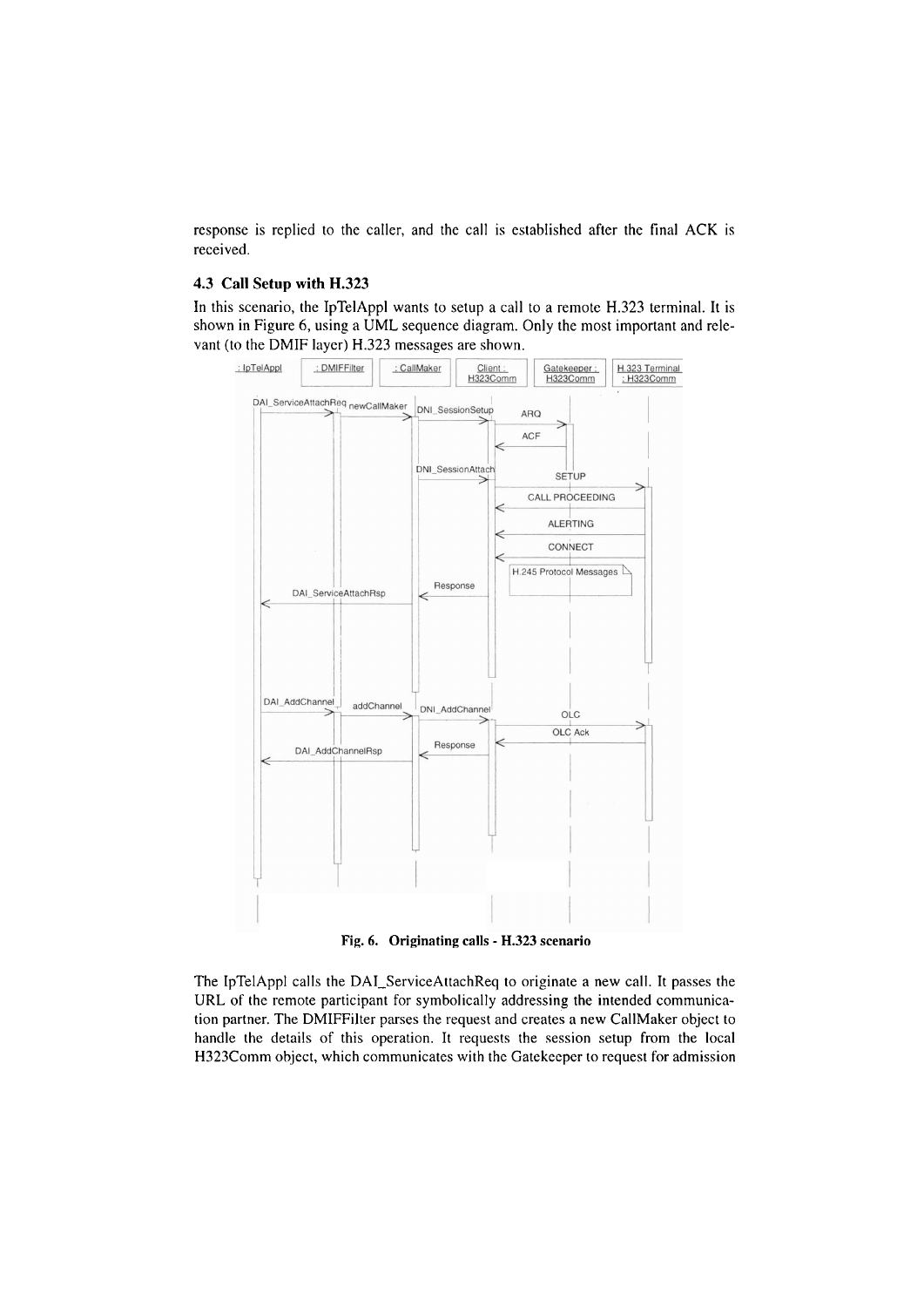to place the call and to address the remote party (ARQ and ACF messages). Then, the CallMaker calls the DNI-SessionAttach primitive to request the establishment of a new session with the remote terminal from the local H323Comm object. A set of messages is exchanged between the two H.323 peers, compromising both Q.931 and H.245 protocol elements. At the end, the IpTelAppl receives a positive response.

Once the connection is established , the application may initiate the setup of additional media channels with the DAI-AddChannelReq primitive. The local H323Comm object is negotiating the channels with the rernote H.323 terminal (OLC and OLC Ack messages). This procedure is repeated between the two terminals for every media channel.

## **4.4 Call Setup using SIP**

In this scenario, the IP Telephony application is setting up a new call, using the SIP protocol. No specific details of the protocol are required from the application.



**Fig. 7. Originating calls** - **SIP scenario** 

It just constructs an appropriate URL, which denotes the intended usage of the SIP service. The scenario is shown in Figure 7, using a UML sequence diagram.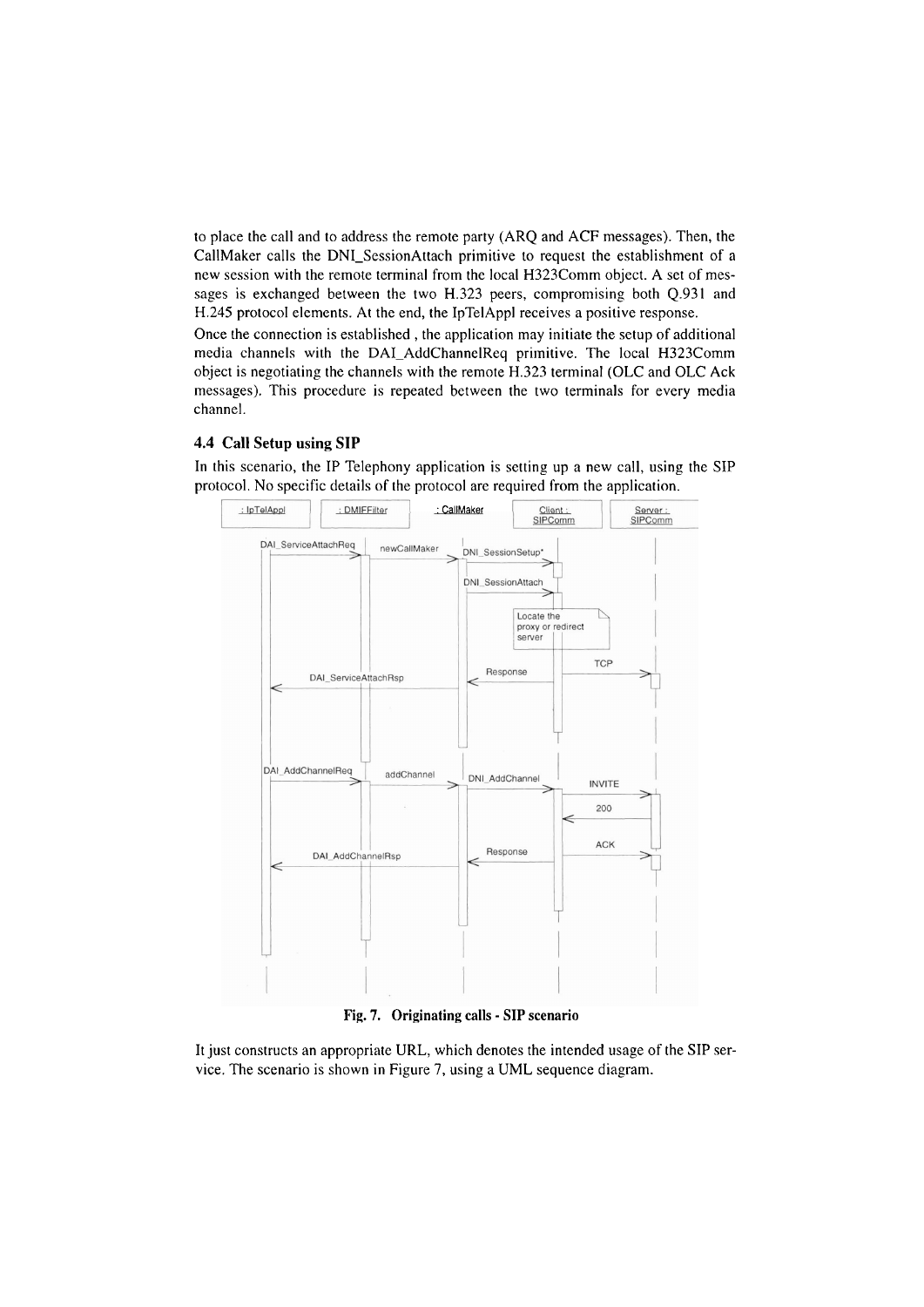The IpTelAppl requests from the DMIFFilter to attach with the requested remote participant. The symbolic address of the remote user is passed as a SIP URL with the appropriate Parameters. The DMIFFilter creates a new CallMaker object to handle the signaling task for this new call. The CallMaker interacts with the SIPComm object (Client instance) to establish the call (if TCP is used) with a SIP proxy or redirect server, using ihe DNI-SessionAttach primitive. The Client has to locate the appropriate SIP proxy or rcdirect server first to request the remote user. After the (successful) connection with the server a response is given back to the IpTelAppl, with a handler to refer to the same objects for later requests.

The next step for the IpTelAppl is to add a voice channel, for example, with the remote user. IpTelAppl calls the DAI-AddChannel primitive from the DMIFFilter to request for a channel with specific QoS, if this is supported from the underlying network. The previously created CallMaker object is identified and is requested to handle the new request. The CallMaker maps the Application QoS to the Network QoS and it calls the DNI-AddChannel primitive to ask the SIPComm object to request for a new channel with the remote user. SIPComm, interacts with the SIP proxy and redirect server to locate and invite the remote user, using the INVITE message. In the basic scenario, it will receive a positive SIP response (OK 200), and will complete the invitation with the SIP ACK message.

# **5 Conclusion and Future Work**

In the paper we have proposed a framework based on DMIF and possible mappings for common IP Telephony signaling operations. We are not developing yet another implementation for one of the emerging signaling standards but we try to find a generic approach by identifying basic functionalities. The approach fits well with the recent functionality of established signaling protocols while being flexible enough to also incorporate changes or cope with even new protocols. Though we have concentrated on describing Scenarios involving end Systems, it is applicable for the development of infrastructure components using a variety of signaling protocols as well.

We consider our framework feasible and intend to implement it using different underlying protocol stack Software thus enabling applications to use the described interface and to have means for the evaluation of its performance and implementation- as well as runtime-overhead.

# **References**

- [I] M. Arango, A. Dugan, I. Elliott, C. Huitema, and S. Pickett. Media Gateway Control Protocol (MGCP). Internet Draft, Internet Engineering Task Force, Feb. 1999. Work in progress.
- [2] I. Dalgic and H. Fang. Comparison of H.323 and SIP for IP Telephony Signaling. In *Proc. of Photonics Ecrsr,* Boston, Massachusetts, Sept. 1999. SPIE.
- [3] M. Handley, H. Schulzrinne, E. Schooler, and J. Rosenberg. SIP: Session Initiation Protocol. Request for Comments (Proposed Standard) 2543, Internet Engi-